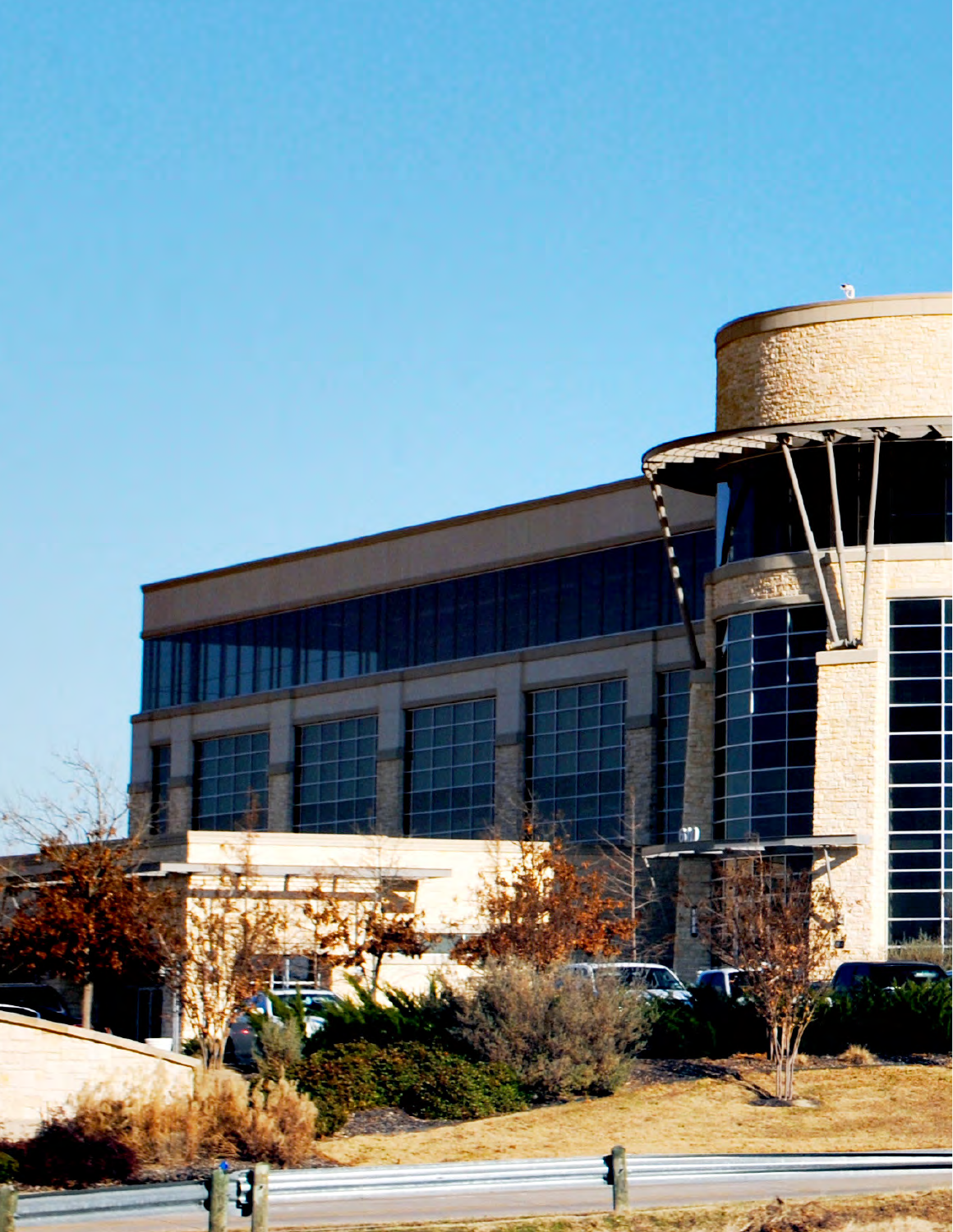# **CHAPTER 3.0**

**3.1 Introduction 3.2 Land Use Programming through 2023 3.3 Full Build-Out Programming 3.4 Summary**

# CITY CENTER MARKET POTENTIAL OVERVIEW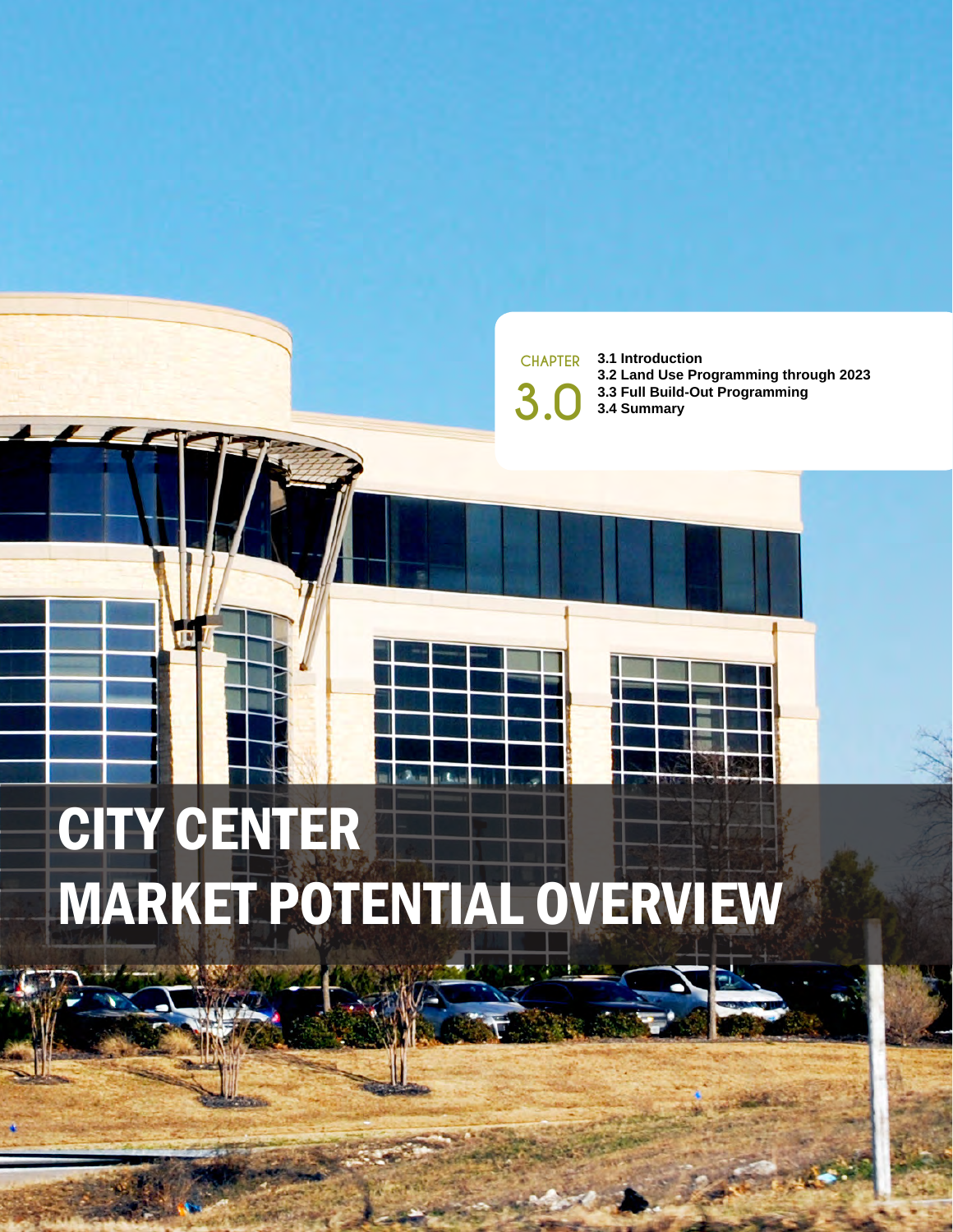

*Midtown retail*

# **3.1 Introduction**

A market assessment was conducted in 2013 to identify market conditions and programming opportunities for the City Center area of Cedar Hill. The market assessment identified the 10-year programming analysis to 2023. However, shorter term opportunities are identified as catalyst projects and longer term uses are identified as land uses depicted on the Land Use and Urban Form Concept Plan (Map 14, page 40). The 10-year market potential is important in order to take advantage of the achievable market-based implementation. This will help to transform City Center into the desired mixed-use pedestrian-oriented place and begin to develop the framework for land uses and densities supportive of passenger rail facilities. In order for this to take place, development and infrastructure investment will occur in phases.

The long-term development expectations are for the three zones to transition over time as a phased approach with new infill and infrastructure. An example for Midtown would be the transformation from a low density suburban framework into an area of higher-density development with transit uses. The conclusions of this analysis portray programmable uses consistent with the planning and development goals outlined by the City and City Center Advisory Committee (CCAC). An objective tied to the market findings is to introduce new investment to its City Center and through its related planning studies. The Midtown core area of the City Center has been used as the focal point of the trade area analysis.

*The complete market assessment, including its related executive summary, data, market analysis and program analysis is provided in Appendix D.*

# **Initial Observations for Cedar Hill's City Center**

From the market study, some initial observations for Cedar Hill's City Center include:

• The City Center has had impressive developments occur over the past decade. The development of the 725,000 square-foot Uptown Village brought many attractions to the City through its carefully designed amenities that include the Village Green with a performance stage and an interactive water fountain. Midtown also had successful developments that included the newly constructed Government Center. Historic Downtown has the beginnings of a traditional Downtown square-like atmosphere with Babe's restaurant and other local restaurants and businesses along Cedar Street.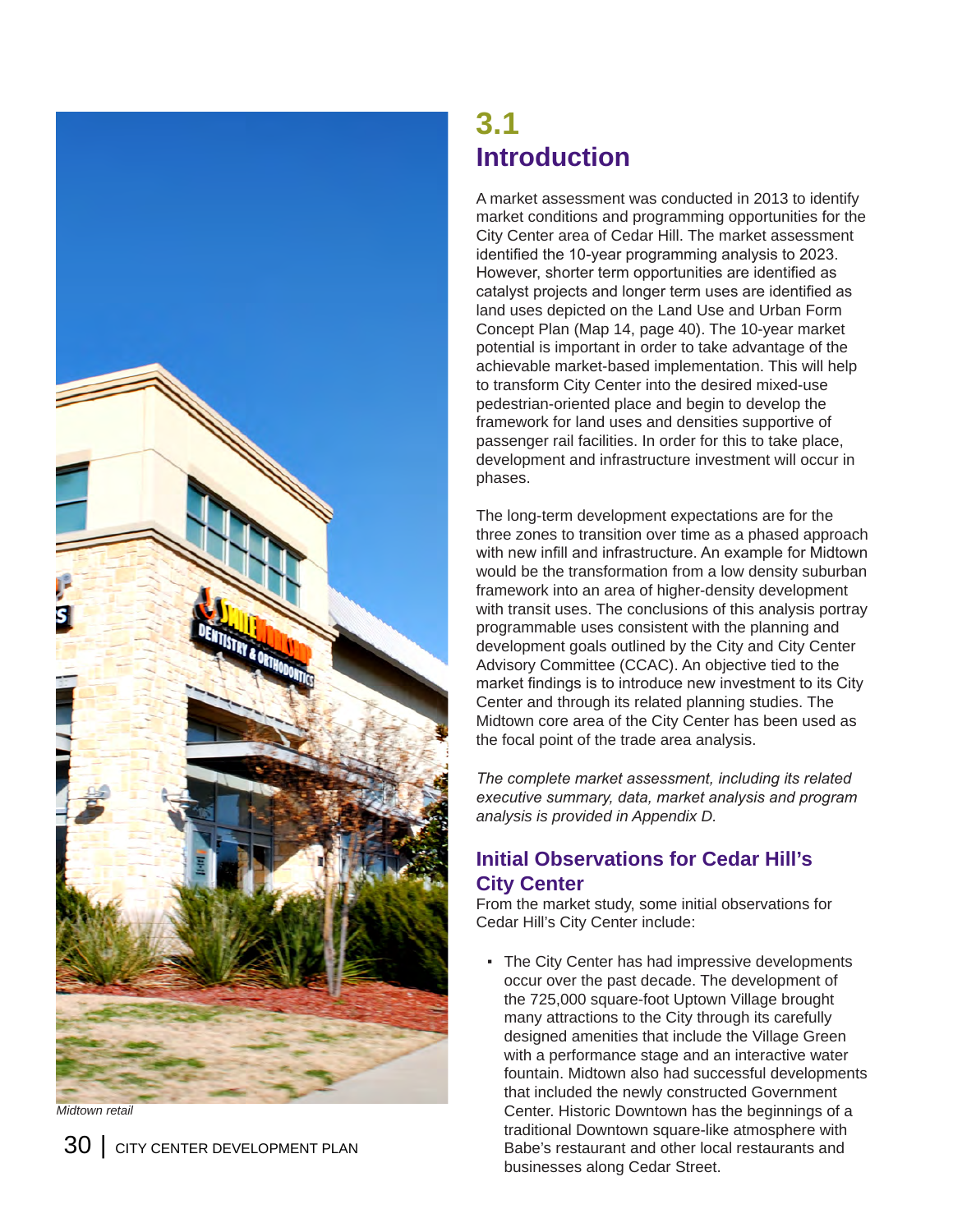- **Although the City Center has many developments** over the past decade, the pattern that has evolved lacks a cohesive identity that many successful mixed-use destinations display.
- Incomes are rising and so are the groups of millennial who have chosen Cedar Hill as a place to start their adulthood. According to data compiled by The Dallas Morning News, Historic Downtown is the number one place to live in the Best Southwest area for students ages 18-24 who like the low costs and the abundance of activities. These students attend Northwood and Strayer Universities and enjoy Cedar Hill's location within the Metroplex.
- The City Center is in need of an infill development strategy that better connects/activates key areas and leverages complimentary uses through walkable streetscapes to forge a more identifiable presence.

#### **City Center Market Position**

Located in the core of Cedar Hill, the City Center has a combination of development identities. The Historic Downtown zone is characteristic of Cedar Hill's historic original settlement zone and is marked by older buildings with interesting facades near the street and is contained within the original gridded street framework. The Midtown zone is comprised of more traditional freewaybased suburban commercial development pattern, wooded open space, and the Government Center complex. The Uptown zone is primarily comprised of the Uptown Village regional shopping center that combines a new mixed-use inspired retail shopping experience with a more suburban-oriented large retail shopping center. Each zone has US 67 highway frontage, are well accessed both regionally and locally, and possess open parcels for development. The City Center is positioned within a trade area experiencing explosive growth, with over 27,000 households and nearly 16,000 jobs projected to be added within a 10-minute drive through 2035. This growth will fuel a host of new investment opportunities, with the City vision desiring a sizable portion of this new development space to occur within a mixed-use setting in the City Center.

The market study identifies market potential for Historic Downtown, Midtown and Uptown zones. The market study includes a demographic and economic profile that focuses specifically on economic drivers that fuel demand for specific land uses. It also identifies the recommended mix of land use and intensities that are necessary to support a TOD district within City Center.

# **3.2 Land Use Programming through 2023**

The following notes retail, office, hotel, dense residential, single-family residential, civic, cultural, recreation and entertainment uses identified as the land use program for the City Center's 10-year market potential. This absorbs approximately 140+/- acres of the existing 250+/- vacant acres in City Center, with absorption concentrated in Midtown but included the entire City Center area. For each of the following program categories, the totals for new square foot or residential units are provided.

## **Retail**

#### *250,000 square feet retail/restaurant*

A retail sales leakage analysis was performed across all retail uses for 5, 10 and 15 minute trade areas and forecasted through 2035. Identified retail categories showing opportunity include grocery, beer/wine/ liquor, jewelry, luggage, leather, florists, and the full spectrum of restaurants. Based on historical sales/sf by category, the total retail area calculated through 2035 is 646,356 sf (25,854 sf/year). The ten year programming recommendation is 250,000 sf, to be applied in mixeduse settings with the exception of a neighborhood retail/ grocery development. Although the trade area is larger than the City Center district, the market study forecasted that retail will continue to congregate to this area due to its existing regional draw power.

# **Office**

#### *108,400 square feet office space*

The trade area is expected to attract 15,862 employees, of which 5,171 are forecasted to be white collar (based on current employment percentages). This represents 1,137,620 sf when applying a spatial factor of 220 sf/ employee. As the trade area is much larger than the City Center area, assuming existing vacancy will need to be filled to a 90% level for the market to be viewed stabilized, and applying a 10% capture rate, the market study is forecasting demand for 108,400 sf of new office space through 2035 (10,840 sf/year since 2010). Should a strong urban place be created that is amenitized by restaurants, ease of parking, and strong open space identity, the City Center may absorb a much larger portion of the overall potential office demand.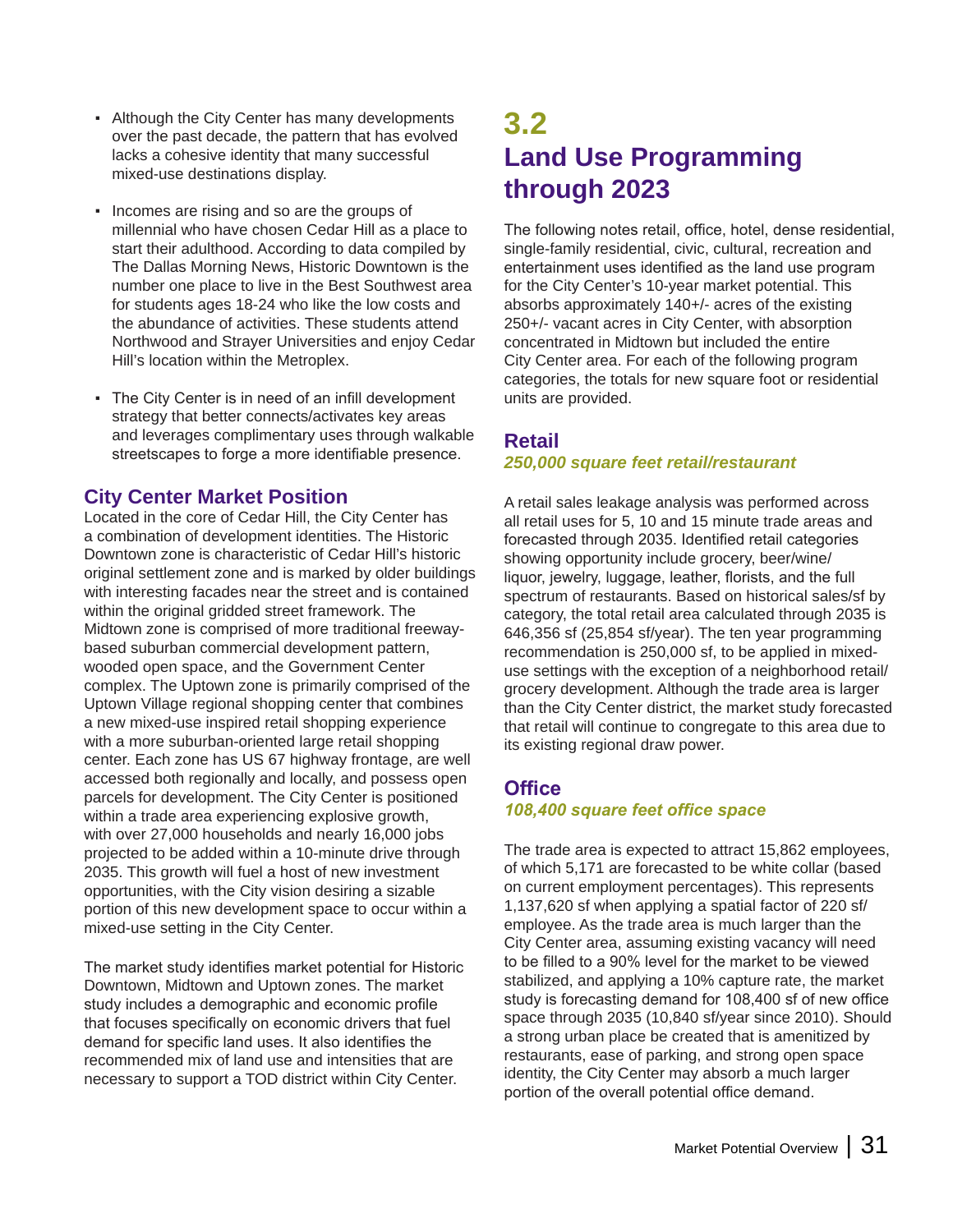#### **Hotel** *120 key limited service hotel*

Again, the trade area is expected to attract 15,862 employees by 2035. Based on historic absorption, this would accommodate 249 new hotel rooms. As the trade area is larger than the study area, the market study is forecasting 120 hotel rooms which may be built over the next 10 years in one limited service hotel development. Demand for conference meeting facilities should be analyzed and, if viable, the anticipated hotel sizing may double. It is likely such a hotel use would not occur until a later development phase to allow time for demand to build.

### **Urban Residential**

#### *1,100 apartment, loft and senior living residences*

When considering the percentage of renter-occupied housing, occupancy rate, and the absorption of existing vacancy to a 90% level for the market to view this area as being stabilized for new construction, the trade area is expected to attract an additional 1,938 renter households by 2035 (77/year since 2010). As the trade area is larger than the study area, and prior visioning has held the City Center to become the destination for more dense uses to occur, the market study is forecasting 1,000-1,100 apartment/loft units may be developed over the next 10 years in 3 to 4 phases (50% of total demand), including 150+/- units of senior living. It is recommended that these developments occur within urban streetscape-focused building formats.

# **Single-Family Residential**

#### *150 single-family detached and townhome residences*

When considering the percentage of owner-occupied housing, owner household occupancy rates, and the absorption of a portion of existing vacancy in owneroccupied housing to stabilize the market, the trade area is expected to attract an additional 5,946 households by 2035 (237/year since 2010). As the trade area is larger than the study area, and the City Center is anticipated to hold a more dense land use pattern than single-family detached, the market study is recommending 150 singlefamily homes (6% of demand) in both attached and detached formats.

## **Civic, Cultural, Recreation and Entertainment Uses**

In addition to market-based uses, it is anticipated that there will be additional development demand for civic uses (library, performing arts, education, etc.), cultural uses (museums, religious facilities, etc.), recreational uses (active and passive open spaces including urban sports facilities), and entertainment uses (primarily special events facilities). The amount of such uses will be somewhat determined through stakeholder input and physical planning.

# **3.3 Full Build-Out Programming**

Full build-out for the Development Plan is based upon Chapter Four: Land Use and Urban Form Concept. While the full build-out programming can identify approximate acreages per land use category, predicting exact market conditions and development activities beyond 10-years can be unclear. Mixed-use developments associated with TODs allow flexibility in programming, site designs and market conditions. With this, Table 01 is a full-build-out programming based on the Land Use and Urban Form Concept and is a longterm strategy. These are land use assumptions, but flexibility in implementation will likely be necessary.

| <b>Full Build-Out Programming</b>  |                        |            |
|------------------------------------|------------------------|------------|
| <b>Land Use</b>                    | Approximate<br>Acreage | Percentage |
| Urban Center                       | 62.2 ac                | 7.7%       |
| Urban General - Uptown and Midtown | 231.9 ac               | 28.8%      |
| Urban General - Historic Downtown  | 106.6 ac               | 13.2%      |
| Urban Neighborhood                 | $42.0 a$ c             | 5.2%       |
| Historic Downtown Neighborhood     | 86.9 ac                | 10.8%      |
| Public/Civic                       | 9.5ac                  | 1.2%       |
| Greenway/Open Space/Park           | 82.4 ac                | 10.2%      |
| Right-of-Way                       | 184.1 ac               | 22.8%      |
| Total                              | 805.5ac                |            |

*Table 01: Full Build-Out Programming for City Center*